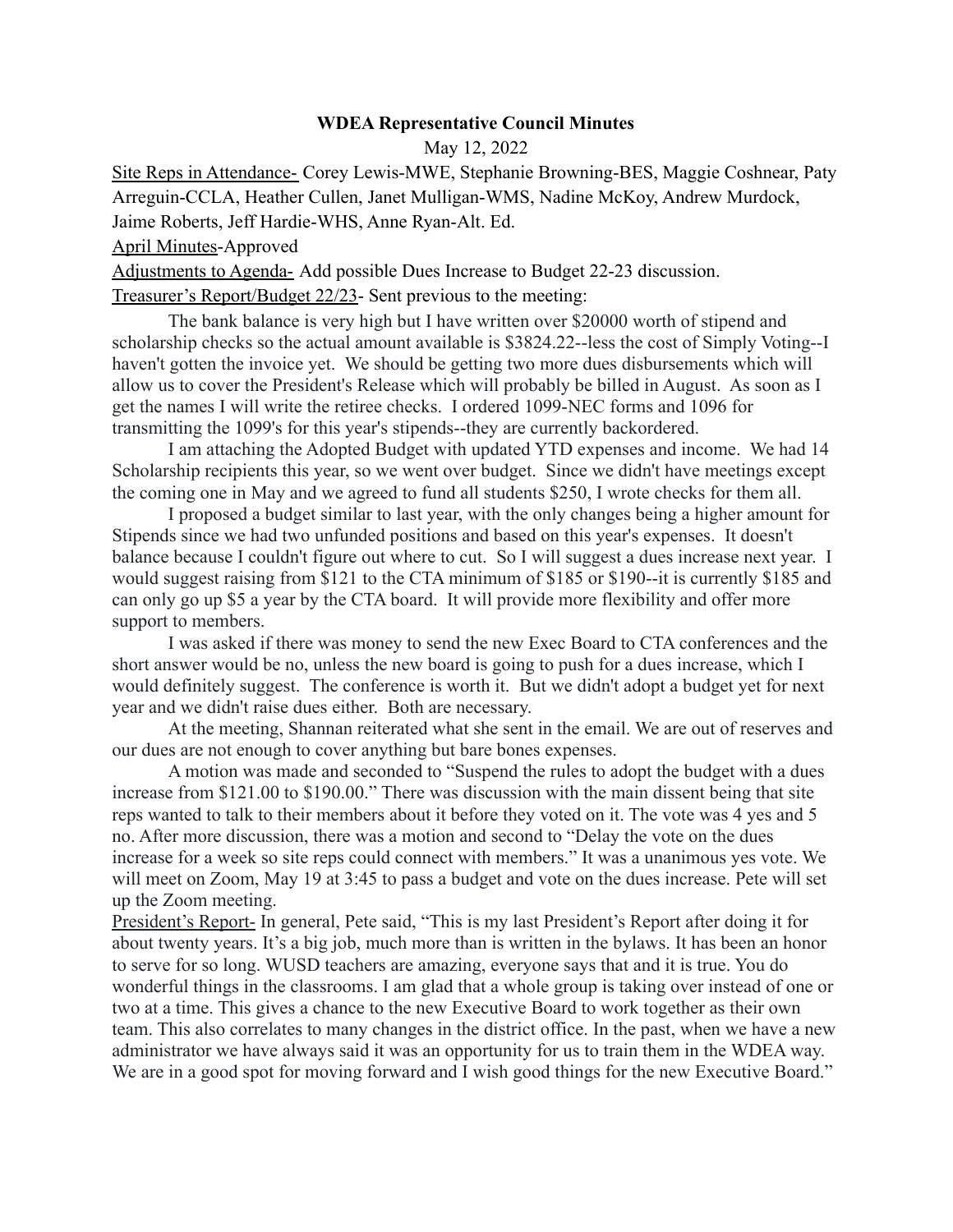Negotiations Update- At our last session on May 6, we worked on TK-2 Class Size at MWE. We followed IBB protocol. For the 22/23 school year, one time money will be used to fund one additional FTE. We also worked on Auxiliary Teacher language and will continue the discussion next time. Members were not happy with calendar changes that had put PD days in the middle of the week for Emergency days and right before Spring Break. The district agreed to move them to other places to have long weekends, instead of grouping them together. They sent the new calendar to the team and we are fine-tuning it. It should be approved at the board meeting on May 19. Our last session for the year will be on May 17.

Bylaws- Pete reminded everyone that the proposed bylaws are basically a CTA boilerplate that we shouldn't really change. We looked at them at our last meeting so we were ready to vote this meeting. A motion and second were made to make these our new bylaws. Unanimous.

Executive Board Election- Beginning July 1, 2022, the new WDEA Executive Board will be Laura Gonzalez-President, Susanna Pheffer-Vice President, Diane Green-Secretary, and Mike Sweeney-Treasurer. Thank you to the Election Committee.

Election Notes- Emails are updated and SImply Voting is ready for WDEA to use. For \$350 per year, we can use it ten times. The Membership Chair should check in with new teachers at each site at the beginning of the year to make sure they turn in their CTA forms and to get their email address for Simply Voting.

WDEA Communications Sub-Committee Report- The sub-committee recommends that WDEA buy an App, such as "Union Connect" to help with the communication problem our union is experiencing. For a one time fee, you can get it set up and include the logo. It can be used to send reminders about meetings, voting, etc. It can also be a place for members to communicate with each other.Pete suggested that the new Executive Board might want to think about this, especially after dues are raised. Another possibility is to have a Communications Director to oversee it.

**Next Meeting: Thursday, May 19, 3:45 on Zoom Agenda-Dues Increase.**

**Attachment- Rationale for Increasing WDEA Dues**